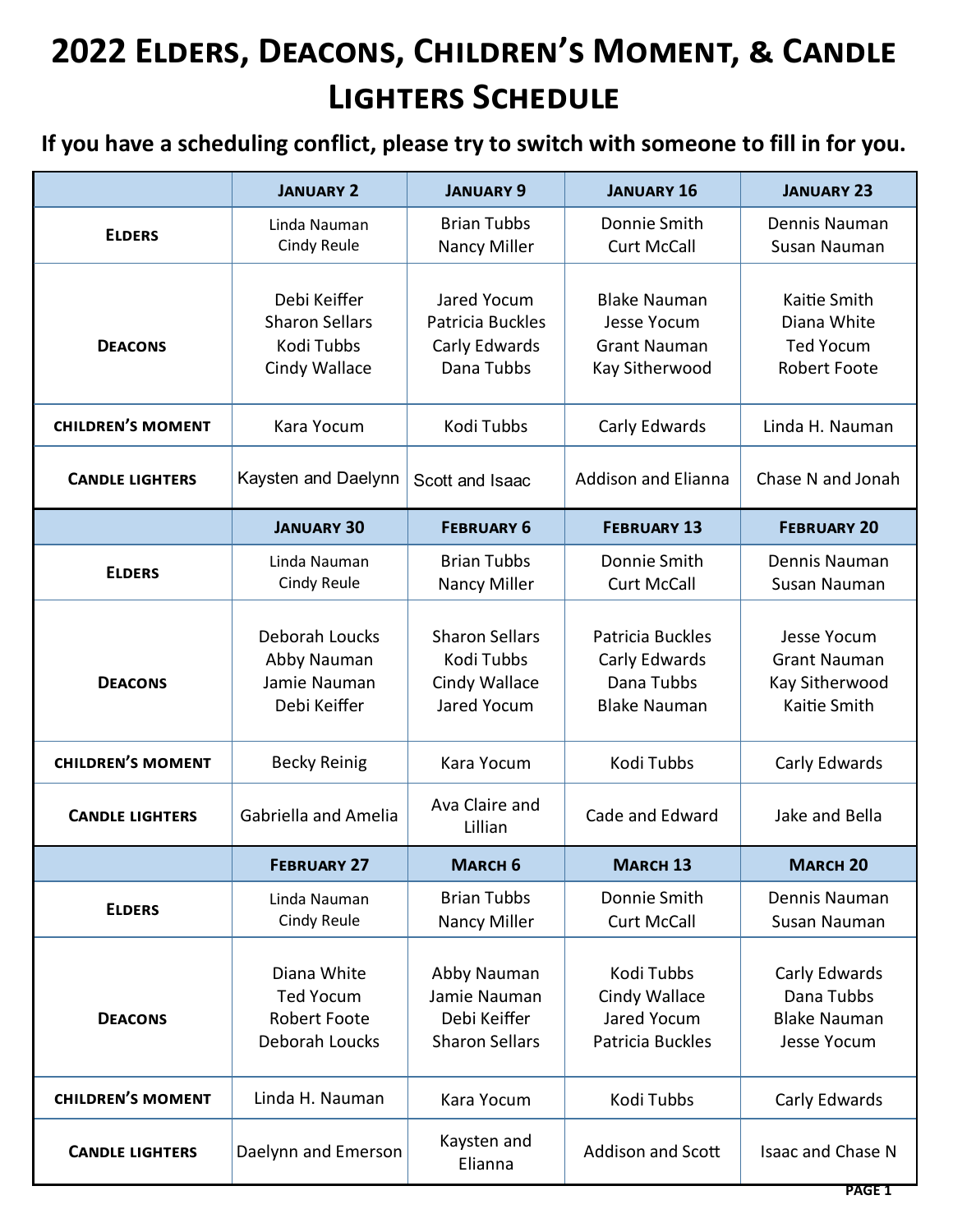|                          | <b>MARCH 27</b>                                                         | <b>APRIL 3</b>                                                              | <b>APRIL 10</b>                                                        | <b>APRIL 17</b>                                                      |
|--------------------------|-------------------------------------------------------------------------|-----------------------------------------------------------------------------|------------------------------------------------------------------------|----------------------------------------------------------------------|
| <b>ELDERS</b>            | Linda Nauman<br>Cindy Reule                                             | <b>Brian Tubbs</b><br>Nancy Miller                                          | Donnie Smith<br><b>Curt McCall</b>                                     | Dennis Nauman<br>Susan Nauman                                        |
| <b>DEACONS</b>           | <b>Grant Nauman</b><br>Kay Sitherwood<br>Kaitie Smith<br>Diana White    | <b>Ted Yocum</b><br><b>Robert Foote</b><br>Deborah Loucks<br>Abby Nauman    | Jamie Nauman<br>Debi Keiffer<br><b>Sharon Sellars</b><br>Kodi Tubbs    | Cindy Wallace<br>Jared Yocum<br>Patricia Buckles<br>Carly Edwards    |
| <b>CHILDREN'S MOMENT</b> | Linda H. Nauman                                                         | Kara Yocum                                                                  | Kodi Tubbs                                                             | Carly Edwards                                                        |
| <b>CANDLE LIGHTERS</b>   | Jonah and Gabriella                                                     | Amelia and Ava<br>Claire                                                    | <b>Lillian and Edward</b>                                              | Cade and Jake                                                        |
|                          | <b>APRIL 24</b>                                                         | MAY <sub>1</sub>                                                            | MAY <sub>8</sub>                                                       | <b>MAY 15</b>                                                        |
| <b>ELDERS</b>            | Linda Nauman<br>Cindy Reule                                             | <b>Brian Tubbs</b><br>Nancy Miller                                          | Donnie Smith<br><b>Curt McCall</b>                                     | Dennis Nauman<br>Susan Nauman                                        |
| <b>DEACONS</b>           | Dana Tubbs<br><b>Blake Nauman</b><br>Jesse Yocum<br><b>Grant Nauman</b> | Kay Sitherwood<br>Kaitie Smith<br>Diana White<br><b>Ted Yocum</b>           | <b>Robert Foote</b><br>Deborah Loucks<br>Abby Nauman<br>Jamie Nauman   | Debi Keiffer<br><b>Sharon Sellars</b><br>Kodi Tubbs<br>Cindy Wallace |
| <b>CHILDREN'S MOMENT</b> | Linda H. Nauman                                                         | Kara Yocum                                                                  | Kodi Tubbs                                                             | Carly Edwards                                                        |
| <b>CANDLE LIGHTERS</b>   | Daelynn and Bella                                                       | Elianna and<br>Emerson                                                      | Kaysten and Addison                                                    | Scott and Jonah                                                      |
|                          | <b>MAY 22</b>                                                           | <b>MAY 29</b>                                                               | <b>JUNE 5</b>                                                          | <b>JUNE 12</b>                                                       |
| <b>ELDERS</b>            | Linda Nauman<br>Cindy Reule                                             | <b>Brian Tubbs</b><br>Nancy Miller                                          | Donnie Smith<br><b>Curt McCall</b>                                     | Dennis Nauman<br>Susan Nauman                                        |
| <b>DEACONS</b>           | Jared Yocum<br>Patricia Buckles<br>Carly Edwards<br>Dana Tubbs          | <b>Blake Nauman</b><br>Jesse Yocum<br><b>Grant Nauman</b><br>Kay Sitherwood | Kaitie Smith<br>Diana White<br><b>Ted Yocum</b><br><b>Robert Foote</b> | Deborah Loucks<br>Abby Nauman<br>Jamie Nauman<br>Debi Keiffer        |
| <b>CHILDREN'S MOMENT</b> | Linda H. Nauman                                                         | <b>Becky Reinig</b>                                                         | Kara Yocum                                                             | Kodi Tubbs                                                           |
| <b>CANDLE LIGHTERS</b>   | Chase N and Amelia                                                      | <b>Bella and Gabriella</b>                                                  | Kaysten and Daelynn                                                    | Scott and Isaac                                                      |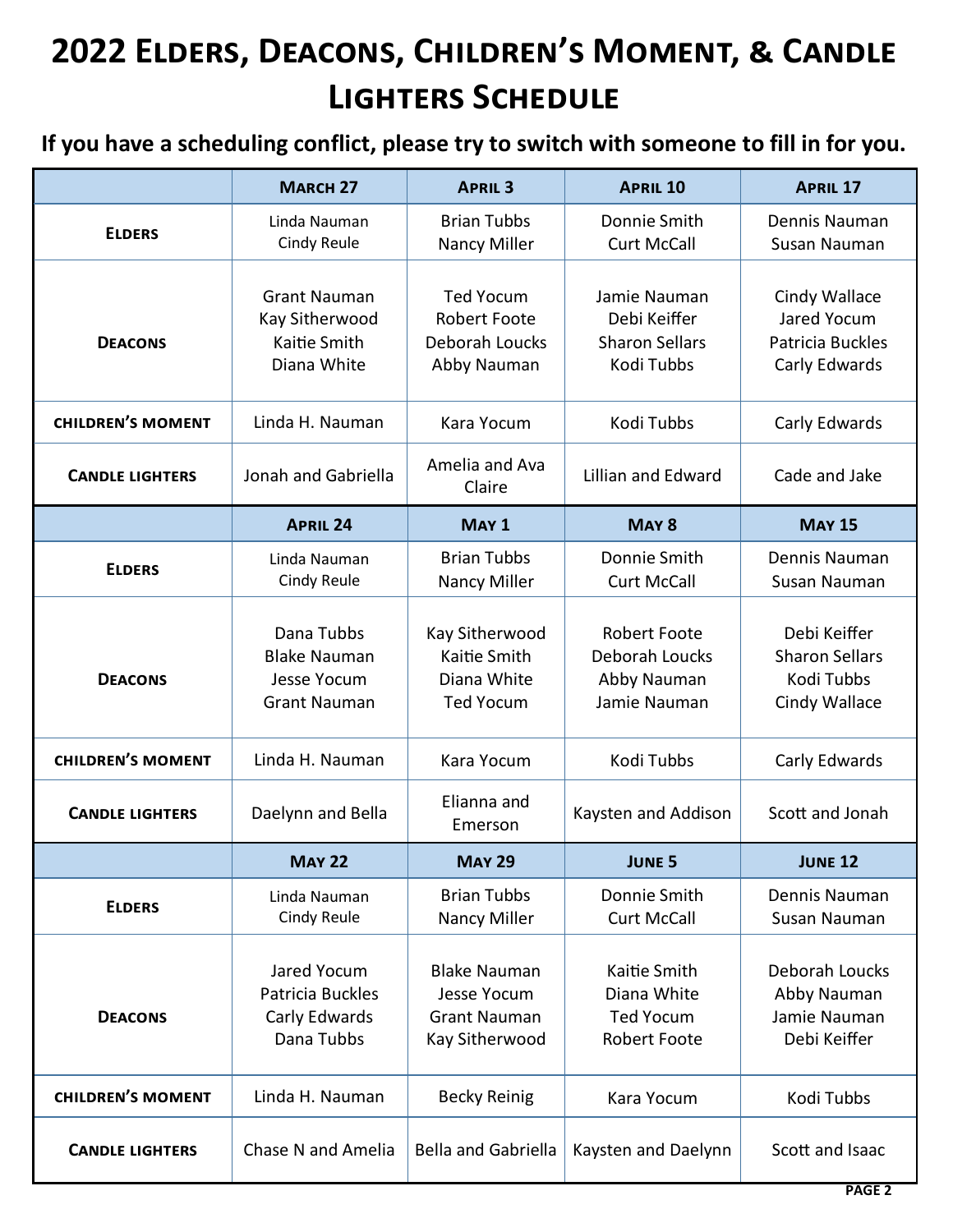|                          | <b>JUNE 19</b>                                                                 | <b>JUNE 26</b>                                                           | <b>JULY 3</b>                                                        | <b>JULY 10</b>                                                       |
|--------------------------|--------------------------------------------------------------------------------|--------------------------------------------------------------------------|----------------------------------------------------------------------|----------------------------------------------------------------------|
| <b>ELDERS</b>            | Linda Nauman<br>Cindy Reule                                                    | <b>Brian Tubbs</b><br>Nancy Miller                                       | Donnie Smith<br><b>Curt McCall</b>                                   | Dennis Nauman<br>Susan Nauman                                        |
| <b>DEACONS</b>           | <b>Grant Nauman</b><br>Kay Sitherwood<br>Kaitie Smith<br>Diana White           | <b>Ted Yocum</b><br><b>Robert Foote</b><br>Deborah Loucks<br>Abby Nauman | Jamie Nauman<br>Debi Keiffer<br><b>Sharon Sellars</b><br>Kodi Tubbs  | Cindy Wallace<br>Jared Yocum<br>Patricia Buckles<br>Carly Edwards    |
| <b>CHILDREN'S MOMENT</b> | Carly Edwards                                                                  | Linda H. Nauman                                                          | Kara Yocum                                                           | Kodi Tubbs                                                           |
| <b>CANDLE LIGHTERS</b>   | <b>Addison and Elianna</b>                                                     | Chase N and Jonah                                                        | <b>Gabriella and Amelia</b>                                          | Ava Claire and Lillian                                               |
|                          | <b>JULY 17</b>                                                                 | <b>JULY 24</b>                                                           | <b>JULY 31</b>                                                       | <b>AUGUST 7</b>                                                      |
| <b>ELDERS</b>            | Linda Nauman<br>Cindy Reule                                                    | <b>Brian Tubbs</b><br>Nancy Miller                                       | Donnie Smith<br><b>Curt McCall</b>                                   | Dennis Nauman<br>Susan Nauman                                        |
| <b>DEACONS</b>           | <b>Grant Nauman</b><br>Kay Sitherwood<br>Kaitie Smith<br>Diana White           | <b>Ted Yocum</b><br><b>Robert Foote</b><br>Deborah Loucks<br>Abby Nauman | Jamie Nauman<br>Debi Keiffer<br><b>Sharon Sellars</b><br>Kodi Tubbs  | Cindy Wallace<br>Jared Yocum<br>Patricia Buckles<br>Carly Edwards    |
| <b>CHILDREN'S MOMENT</b> | Carly Edwards                                                                  | Linda H. Nauman                                                          | <b>Becky Reinig</b>                                                  | Kara Yocum                                                           |
| <b>CANDLE LIGHTERS</b>   | Cade and Edward                                                                | Jake and Bella                                                           | Daelynn and Emerson                                                  | Kaysten and Elianna                                                  |
|                          | <b>AUGUST 14</b>                                                               | <b>AUGUST 21</b>                                                         | <b>AUGUST 28</b>                                                     | <b>SEPTEMBER 4</b>                                                   |
| <b>ELDERS</b>            | Linda Nauman<br><b>Cindy Reule</b>                                             | <b>Brian Tubbs</b><br>Nancy Miller                                       | Donnie Smith<br><b>Curt McCall</b>                                   | Dennis Nauman<br>Susan Nauman                                        |
| <b>DEACONS</b>           | Dana Tubbs<br><b>Blake Nauman</b><br><b>Jesse Yocum</b><br><b>Grant Nauman</b> | Kay Sitherwood<br>Kaitie Smith<br>Diana White<br><b>Ted Yocum</b>        | <b>Robert Foote</b><br>Deborah Loucks<br>Abby Nauman<br>Jamie Nauman | Debi Keiffer<br><b>Sharon Sellars</b><br>Kodi Tubbs<br>Cindy Wallace |
| <b>CHILDREN'S MOMENT</b> | Kodi Tubbs                                                                     | Carly Edwards                                                            | Linda H. Nauman                                                      | Kara Yocum                                                           |
| <b>CANDLE LIGHTERS</b>   | Addison and Scott                                                              | <b>Isaac and Chase N</b>                                                 | Jonah and Gabriella                                                  | Amelia and Ava Claire                                                |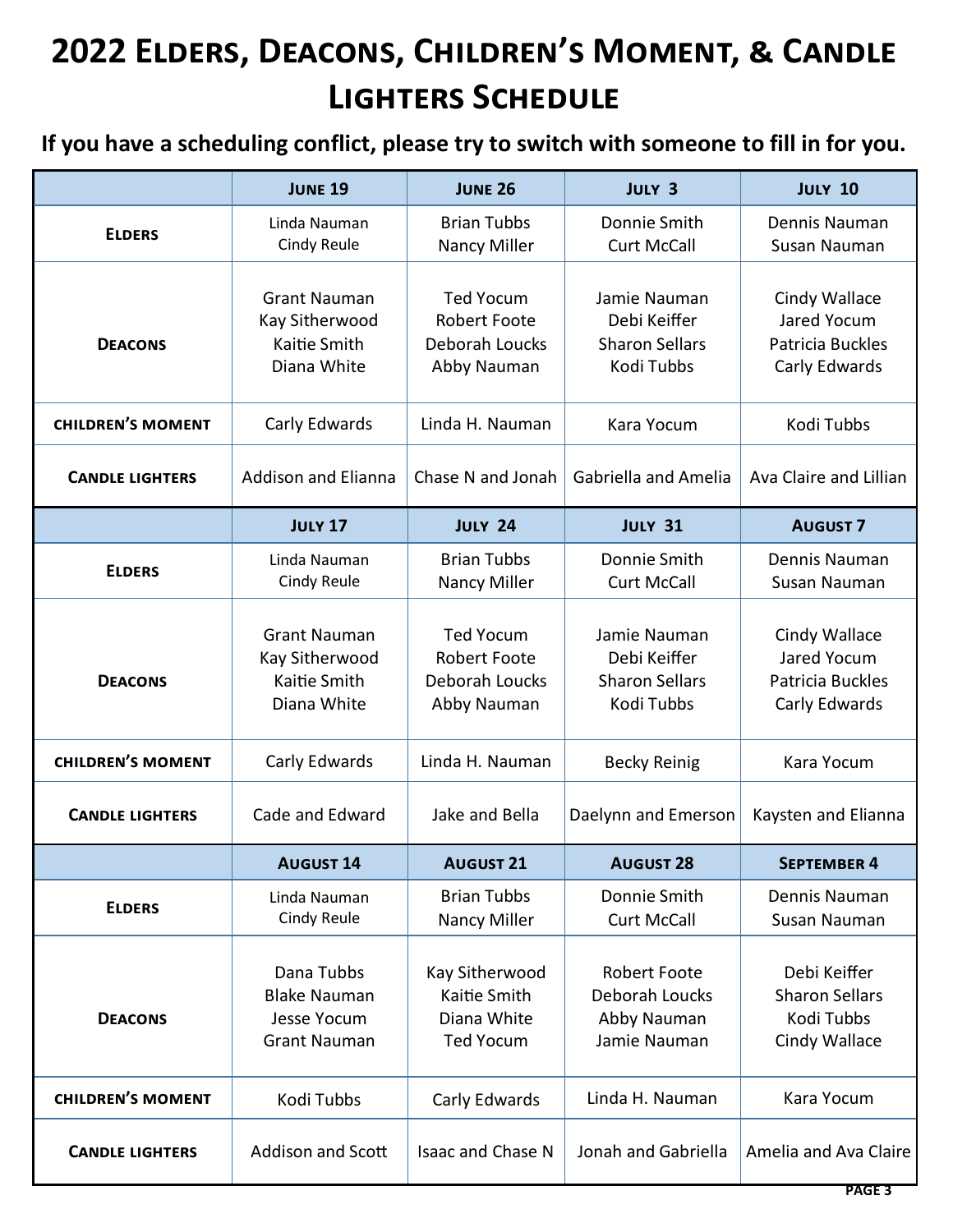|                          | <b>SEPTEMBER 11</b>                                                  | <b>SEPTEMBER 18</b>                                                                | <b>SEPTEMBER 25</b>                                                    | <b>OCTOBER 2</b>                                                         |
|--------------------------|----------------------------------------------------------------------|------------------------------------------------------------------------------------|------------------------------------------------------------------------|--------------------------------------------------------------------------|
| <b>ELDERS</b>            | Linda Nauman<br>Cindy Reule                                          | <b>Brian Tubbs</b><br>Nancy Miller                                                 | Donnie Smith<br><b>Curt McCall</b>                                     | Dennis Nauman<br>Susan Nauman                                            |
| <b>DEACONS</b>           | Jared Yocum<br>Patricia Buckles<br>Carly Edwards<br>Dana Tubbs       | <b>Blake Nauman</b><br><b>Jesse Yocum</b><br><b>Grant Nauman</b><br>Kay Sitherwood | Kaitie Smith<br>Diana White<br><b>Ted Yocum</b><br><b>Robert Foote</b> | Deborah Loucks<br>Abby Nauman<br>Jamie Nauman<br>Debi Keiffer            |
| <b>CHILDREN'S MOMENT</b> | Kodi Tubbs                                                           | Carly Edwards                                                                      | Linda H. Nauman                                                        | Kara Yocum                                                               |
| <b>CANDLE LIGHTERS</b>   | <b>Lillian and Edward</b>                                            | Cade and Jake                                                                      | Daelynn and Bella                                                      | Elianna and Emerson                                                      |
|                          | <b>OCTOBER 9</b>                                                     | <b>OCTOBER 16</b>                                                                  | <b>OCTOBER 23</b>                                                      | <b>OCTOBER 30</b>                                                        |
| <b>ELDERS</b>            | Linda Nauman<br>Cindy Reule                                          | <b>Brian Tubbs</b><br>Nancy Miller                                                 | Donnie Smith<br><b>Curt McCall</b>                                     | Dennis Nauman<br>Susan Nauman                                            |
| <b>DEACONS</b>           | <b>Sharon Sellars</b><br>Kodi Tubbs<br>Cindy Wallace<br>Jared Yocum  | Patricia Buckles<br>Carly Edwards<br>Dana Tubbs<br><b>Blake Nauman</b>             | Jesse Yocum<br><b>Grant Nauman</b><br>Kay Sitherwood<br>Kaitie Smith   | Diana White<br><b>Ted Yocum</b><br><b>Robert Foote</b><br>Deborah Loucks |
| <b>CHILDREN'S MOMENT</b> | Kodi Tubbs                                                           | Carly Edwards                                                                      | Linda H. Nauman                                                        | <b>Becky Reinig</b>                                                      |
| <b>CANDLE LIGHTERS</b>   | Kaysten and Addison                                                  | Scott and Jonah                                                                    | Chase N and Amelia                                                     | <b>Bella and Gabriella</b>                                               |
|                          | <b>NOVEMBER 6</b>                                                    | <b>NOVEMBER 13</b>                                                                 | <b>NOVEMBER 20</b>                                                     | <b>NOVEMBER 27</b>                                                       |
| <b>ELDERS</b>            | Linda Nauman<br>Cindy Reule                                          | <b>Brian Tubbs</b><br>Nancy Miller                                                 | Donnie Smith<br><b>Curt McCall</b>                                     | Dennis Nauman<br>Susan Nauman                                            |
| <b>DEACONS</b>           | Abby Nauman<br>Jamie Nauman<br>Debi Keiffer<br><b>Sharon Sellars</b> | Kodi Tubbs<br>Cindy Wallace<br>Jared Yocum<br>Patricia Buckles                     | Carly Edwards<br>Dana Tubbs<br><b>Blake Nauman</b><br>Jesse Yocum      | <b>Grant Nauman</b><br>Kay Sitherwood<br>Kaitie Smith<br>Diana White     |
| <b>CHILDREN'S MOMENT</b> | Kara Yocum                                                           | Kodi Tubbs                                                                         | Carly Edwards                                                          | Linda H. Nauman                                                          |
| <b>CANDLE LIGHTERS</b>   | Kaysten and Daelynn                                                  | Scott and Isaac                                                                    | <b>Addison and Elianna</b>                                             | Chase N and Jonah                                                        |